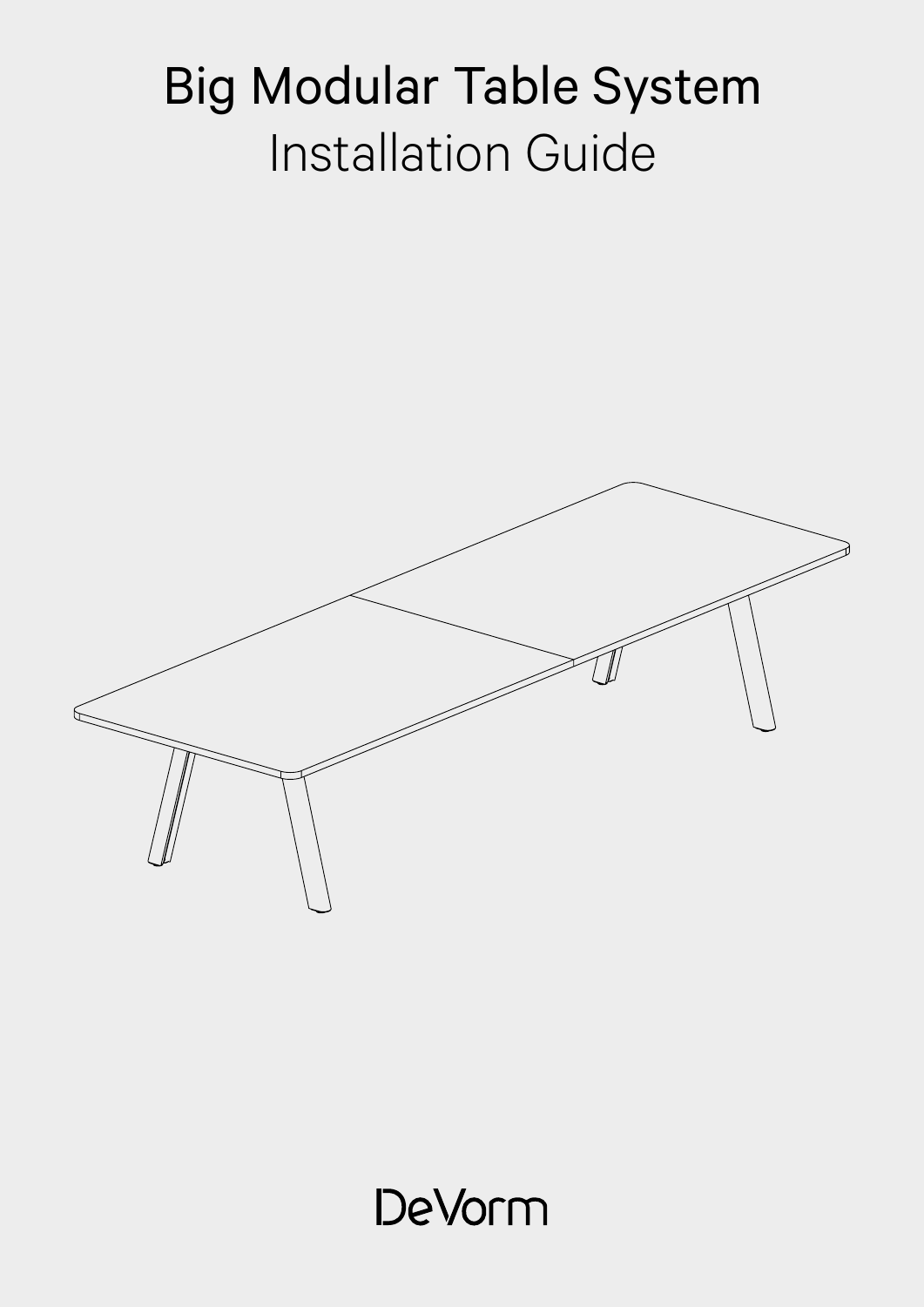### Mounting materials



Tools





Allen key BZK5



Screwdriver PZ2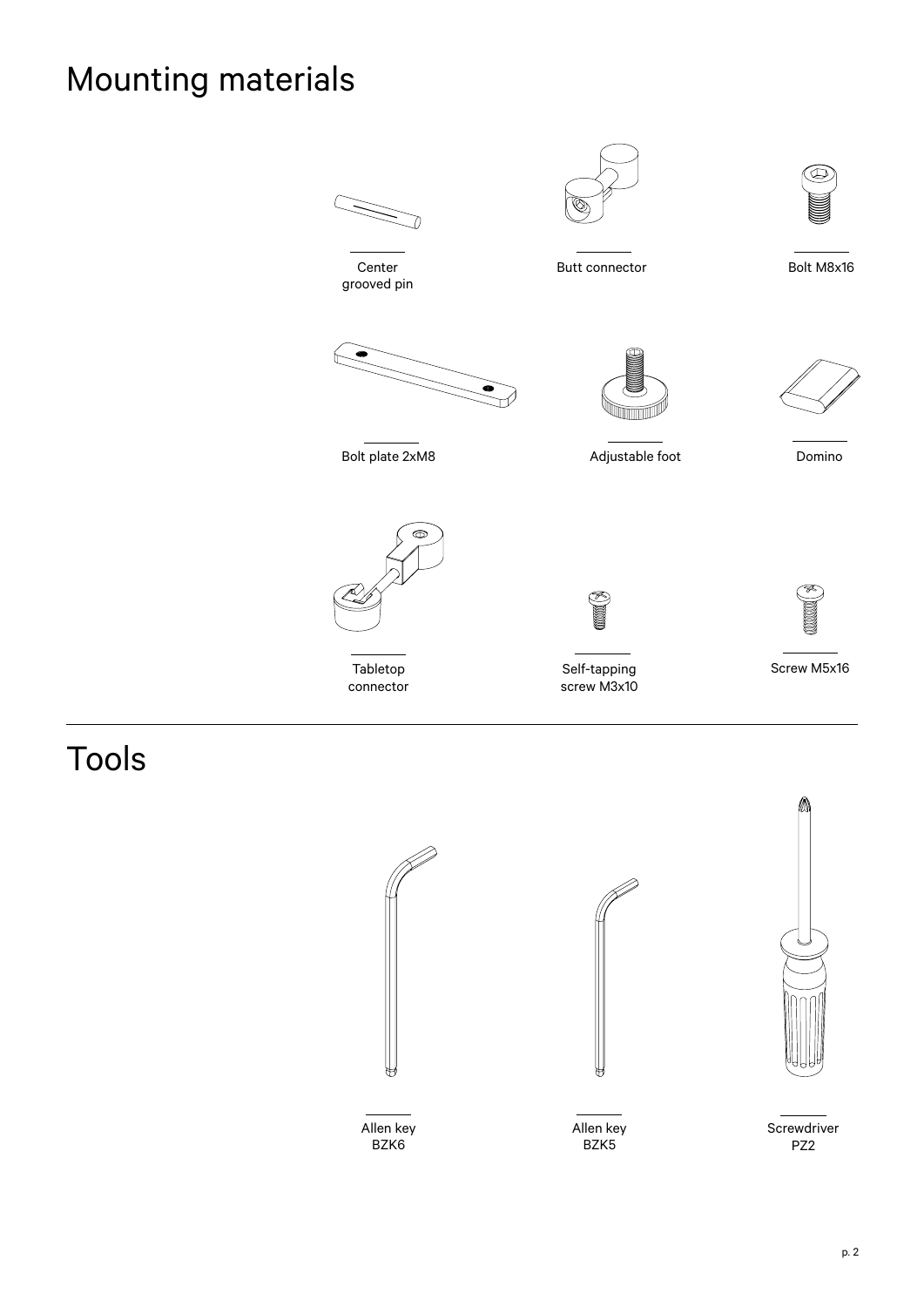### Frame parts

The size and amount of frame parts depends on the chosen table size.



### Leg options

Legs are delivered according to the chosen type and height of the table.



Aluminium legs Big 74 - Big 95 - Big 110



Steel legs Big 74 - Big 95 - Big 110



Wooden legs Big 74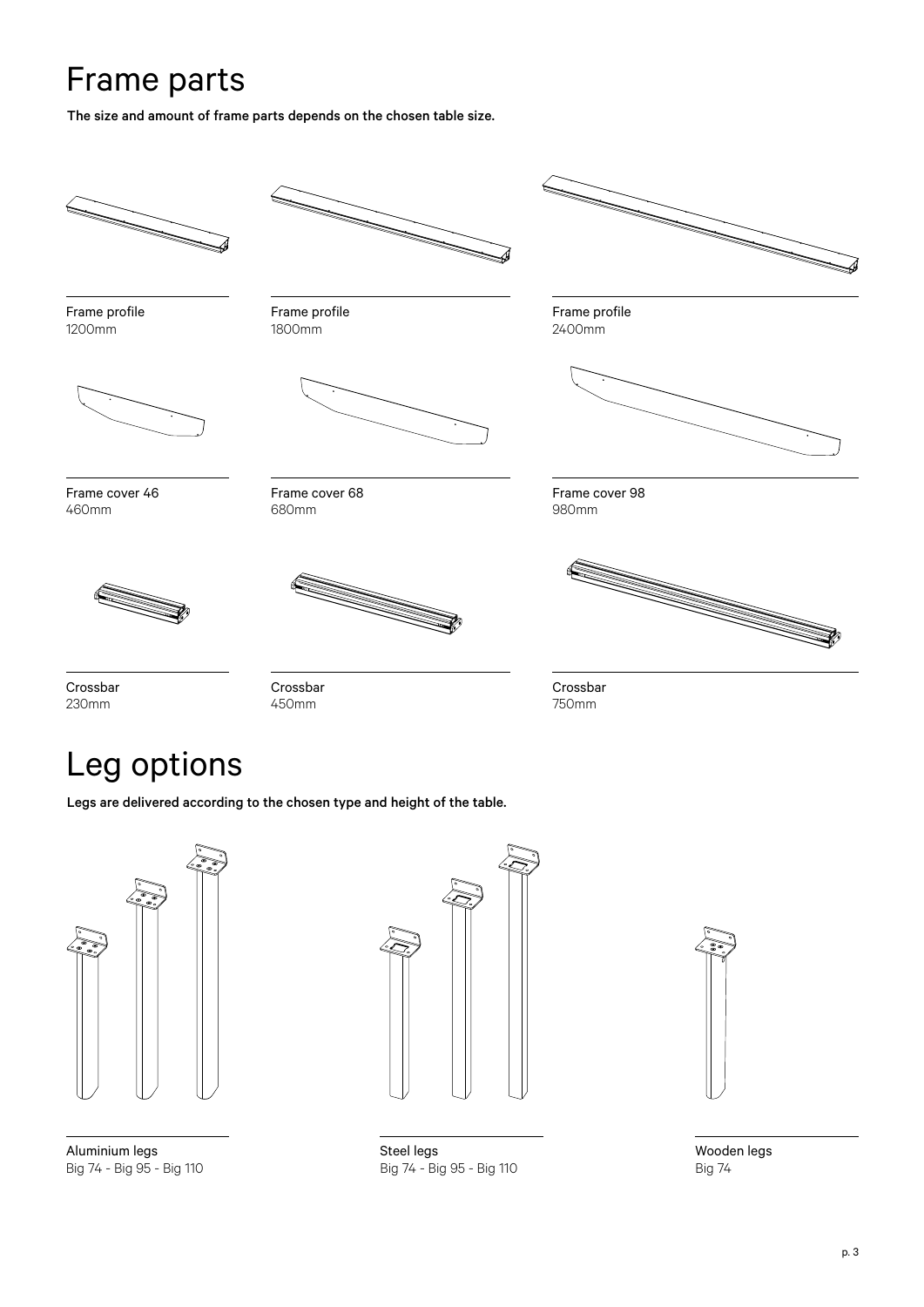### Preparation

1 Make sure the surface you are working on is flat and use protective blanket on the floor to prevent damage.

#### Assembling table frame

2 Connect frame profiles





Place one center-grooved pin in the opposing slots of the frame profiles

Stirdly press the frame profiles together.

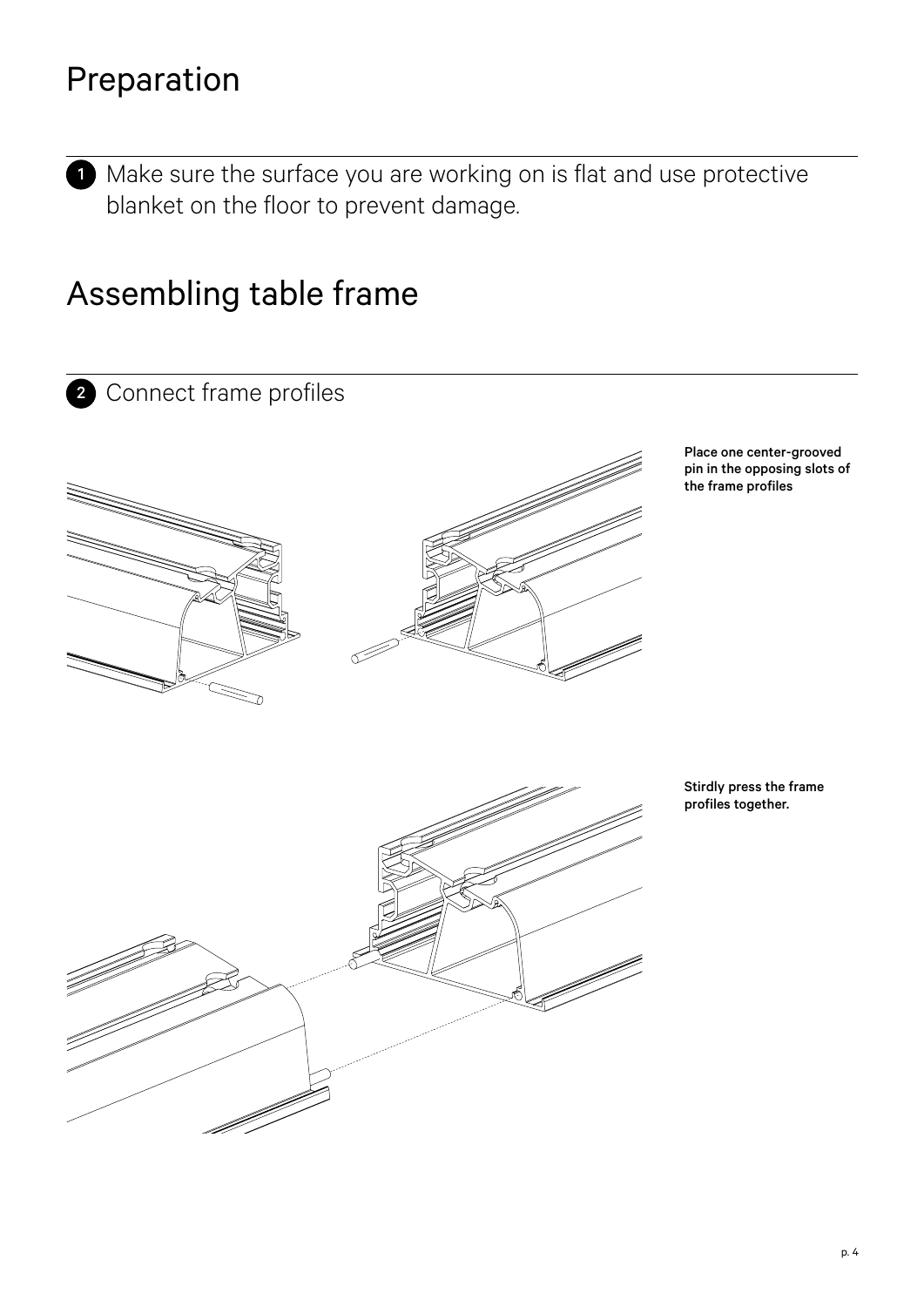

Place the two butt connectors in the corresponding cavities

Use the allen key to tighten the butt connectors and secure the frame connection



Make sure that the connecting lines on the opposing sides of the frame are not aligned.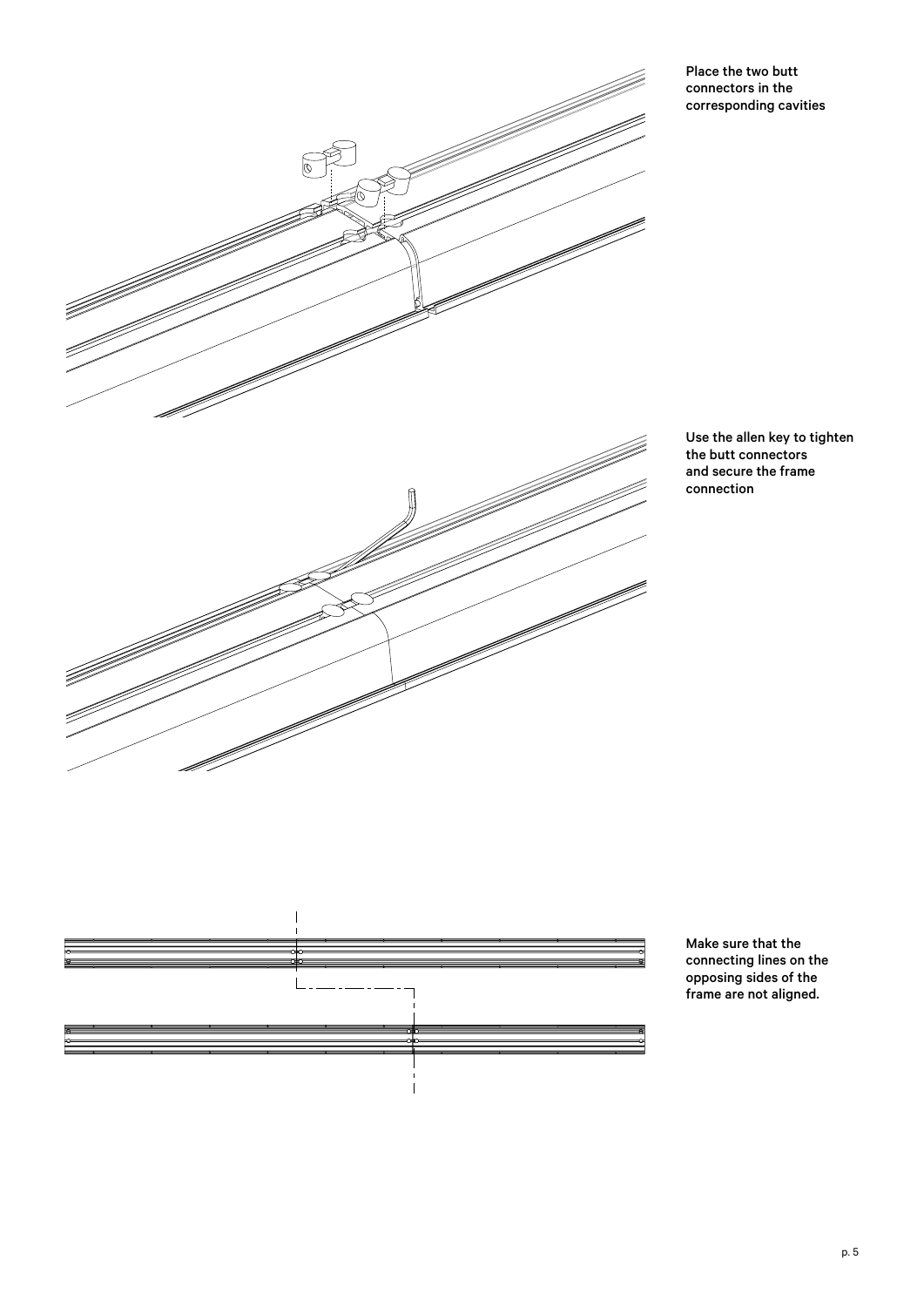

<sup>3</sup> Insert crossbars

The crossbars should be equally spaced between the two frame profiles



When the table has more than 4 legs, please, consider the crossbar layout carefully. The crossbar utilizes the same slots as the table legs



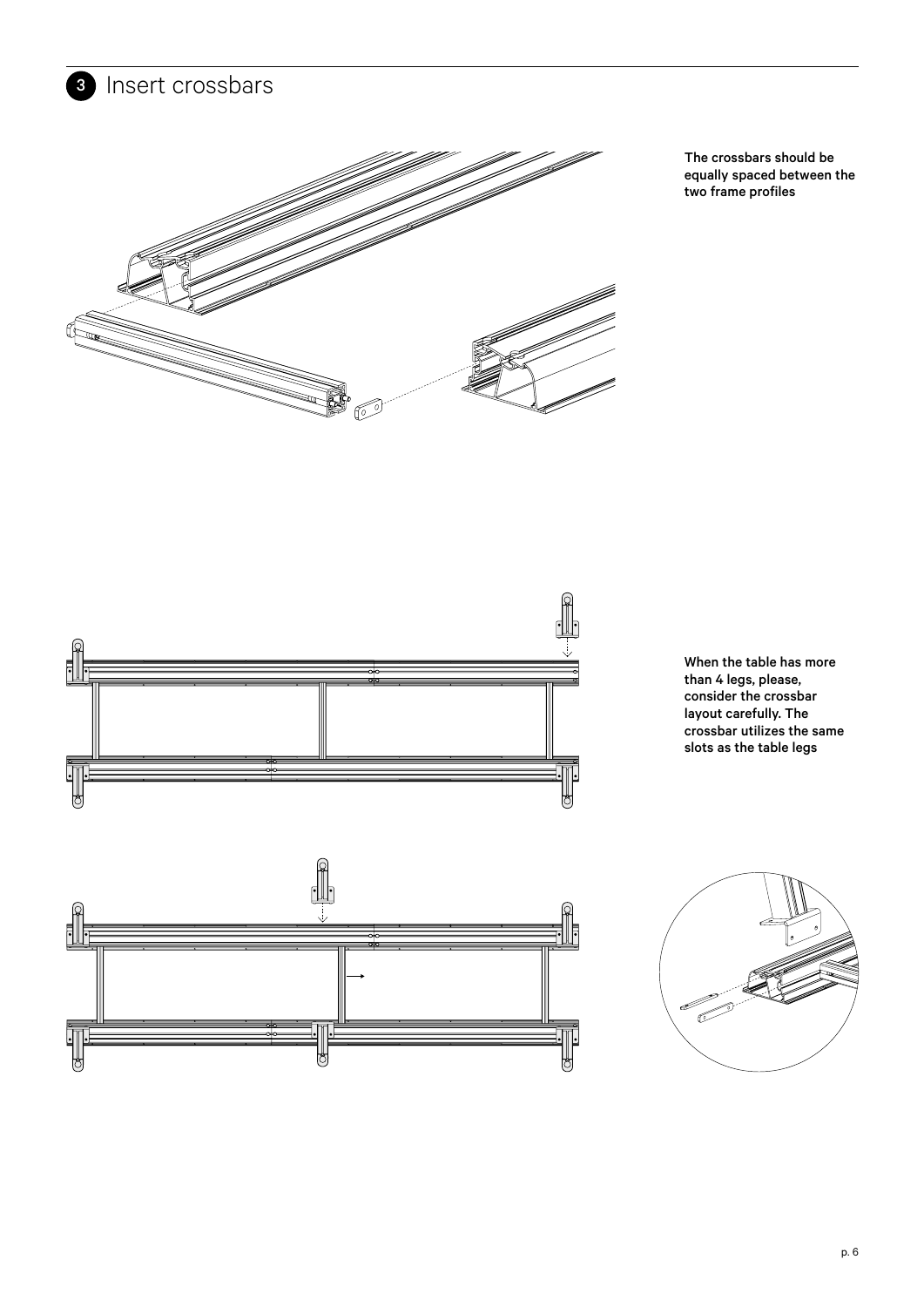

Make sure the frame ends are perfectly aligned with each other



4 Tighten crossbars



Tighten the bolts in the crossbar to secure them to the frame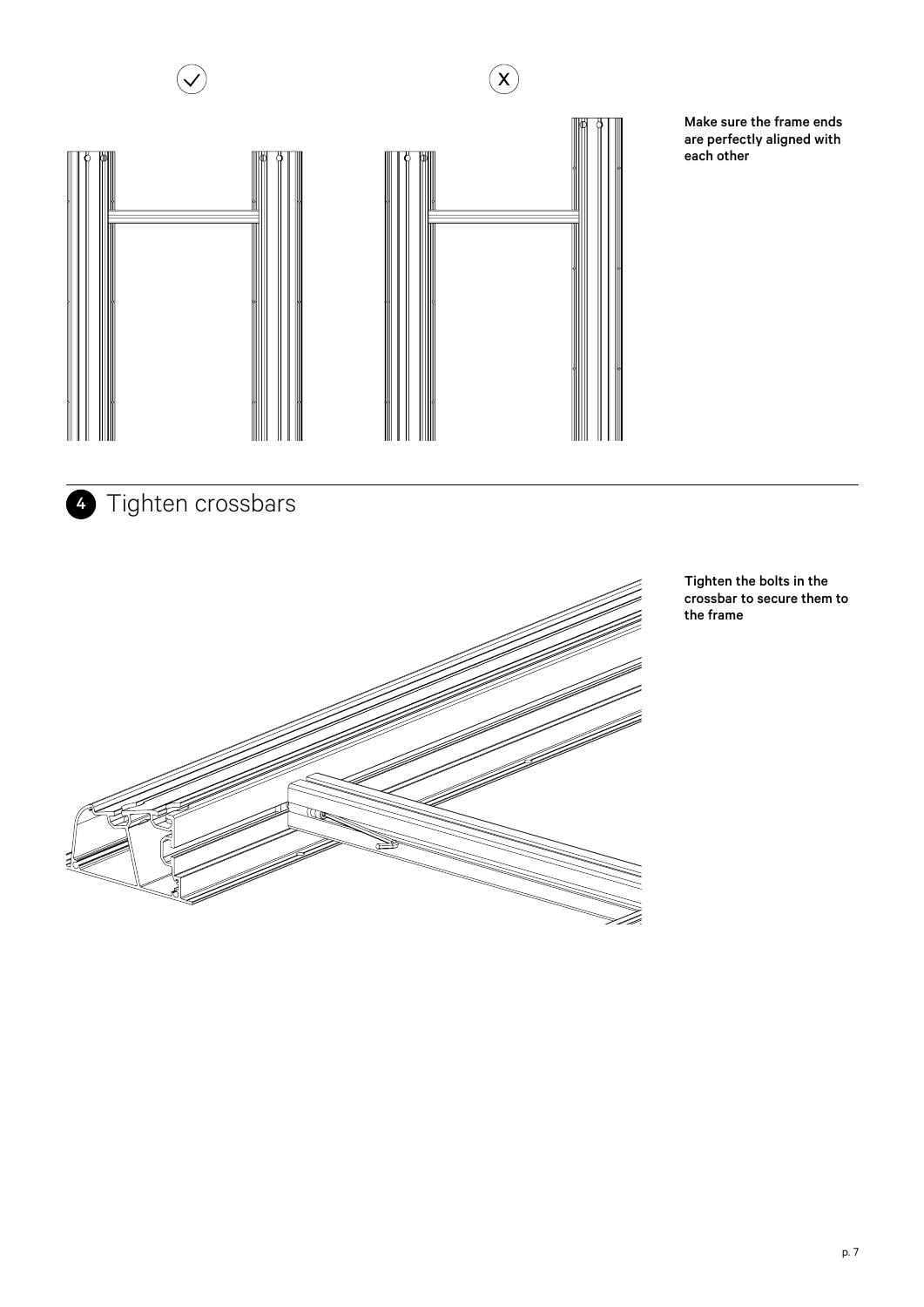### Assembling table legs

**5** Connect the outer legs to the frame



The table legs on the edges need to be mounted with 2 bolt plates.



Fasten the legs to the frame using the bolts and the allen key.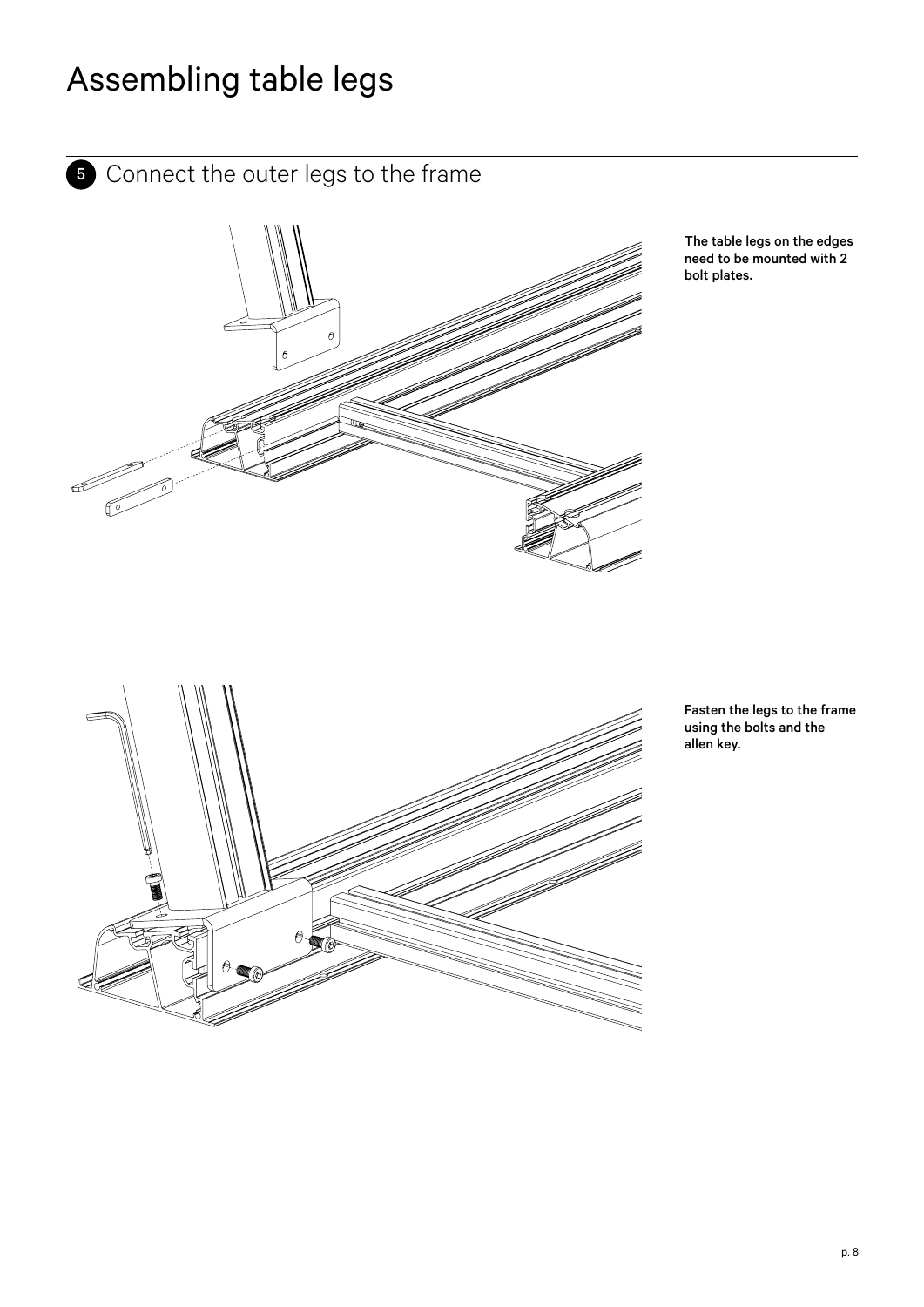![](_page_8_Picture_0.jpeg)

**6** Connect the middle legs to the frame Only applicable to tables with 6 or 8 legs

![](_page_8_Picture_2.jpeg)

The table legs in the middle of the frame are mounted with 4 sliding nuts

![](_page_8_Figure_4.jpeg)

Push in the sliding nut (spring side first) and rotate it 90º inside the slot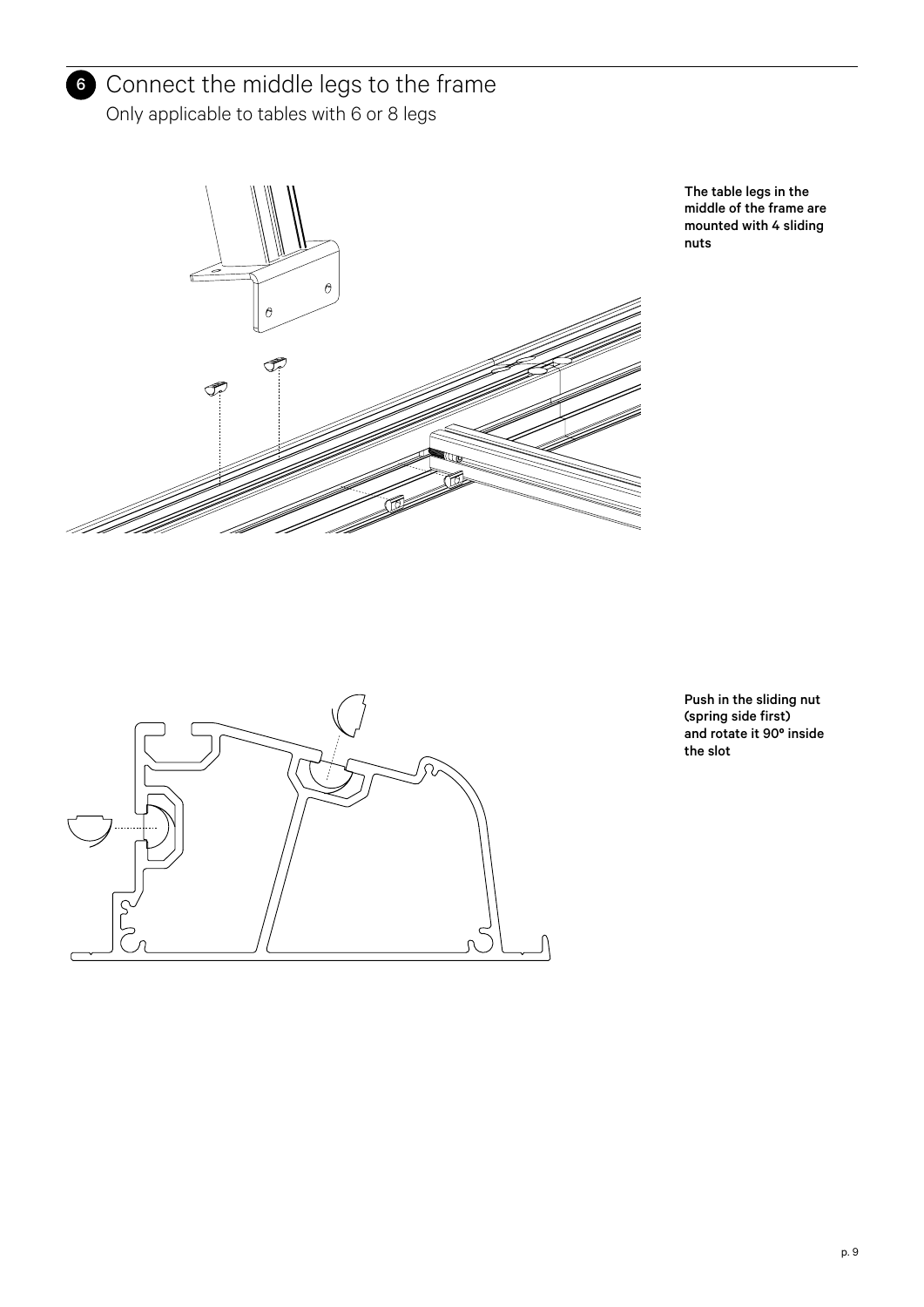#### **7** Attach adjustable feet

![](_page_9_Picture_1.jpeg)

![](_page_9_Picture_2.jpeg)

![](_page_9_Picture_3.jpeg)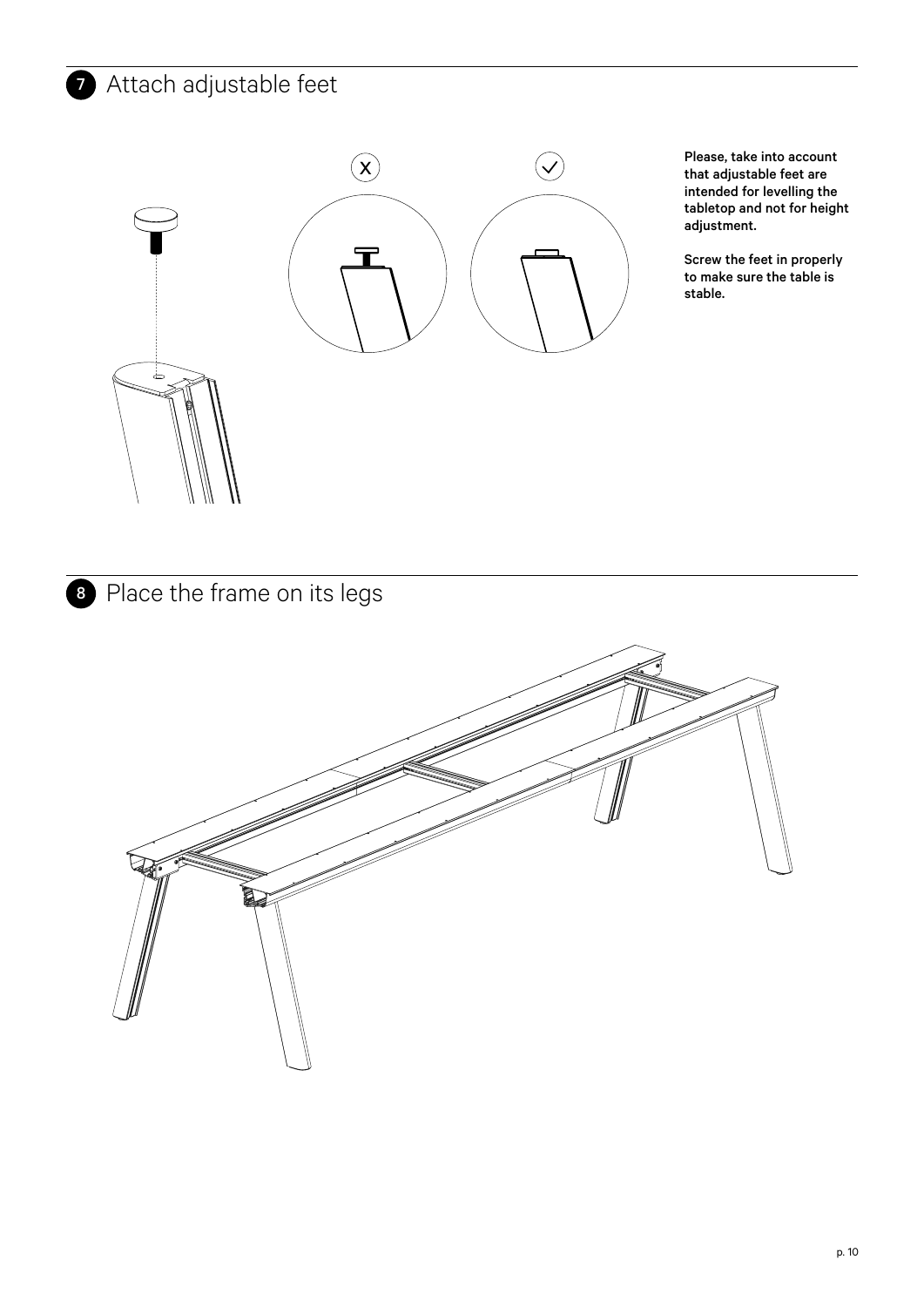**9** Mount frame covers

![](_page_10_Picture_1.jpeg)

Use the self-tapping screws to mount the frame cover on both sides of the frame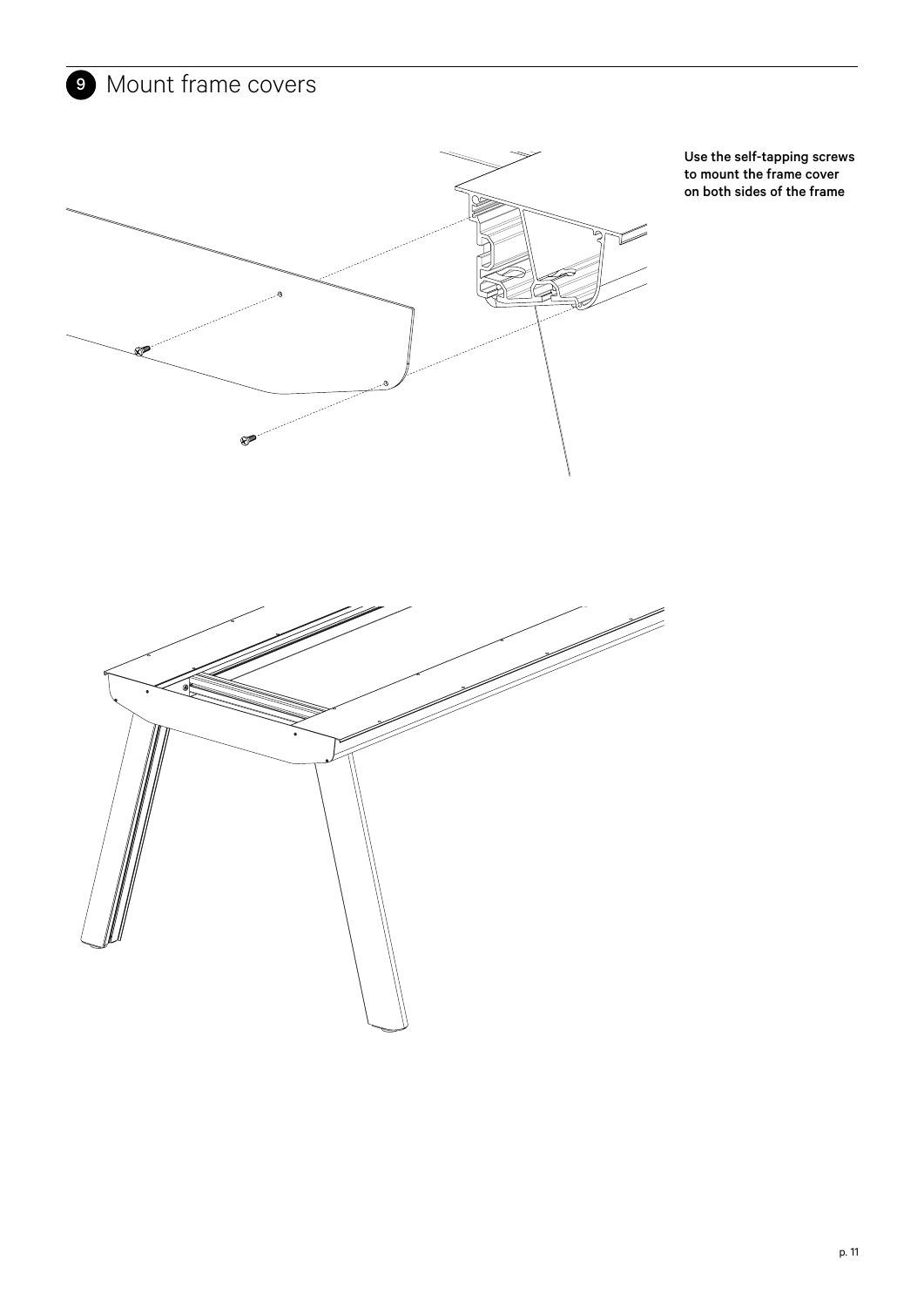### Connecting tabletops

**10** Place the domino's in one part of the tabletop and connect it with another part

![](_page_11_Picture_2.jpeg)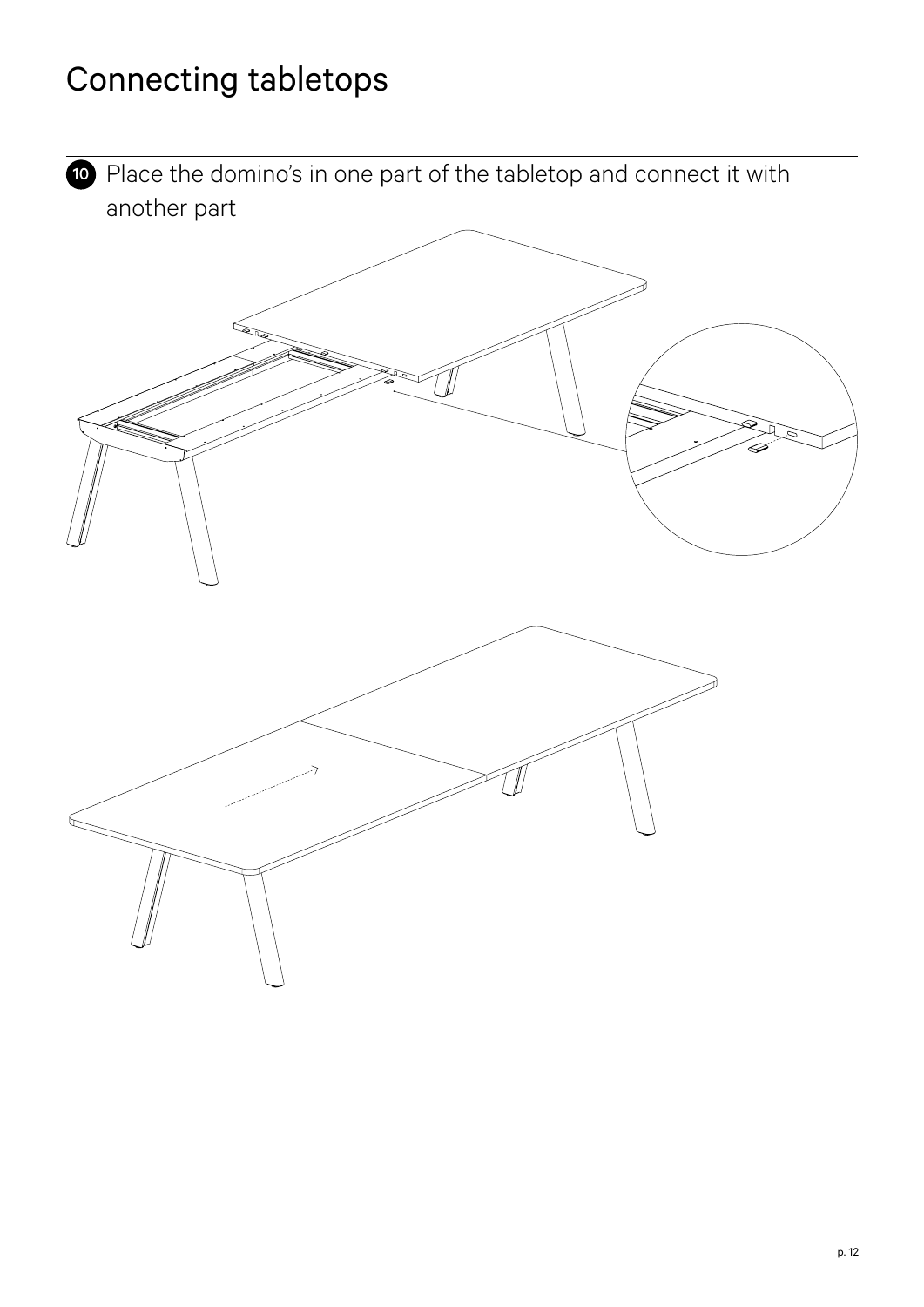![](_page_12_Picture_0.jpeg)

![](_page_12_Picture_1.jpeg)

#### <sup>12</sup> Align the tabletop parts

![](_page_12_Picture_3.jpeg)

Make sure the tabletop parts align perfectly before tightening the tabletop connectors

Please, double check the tabletop alignment before proceeding to the next step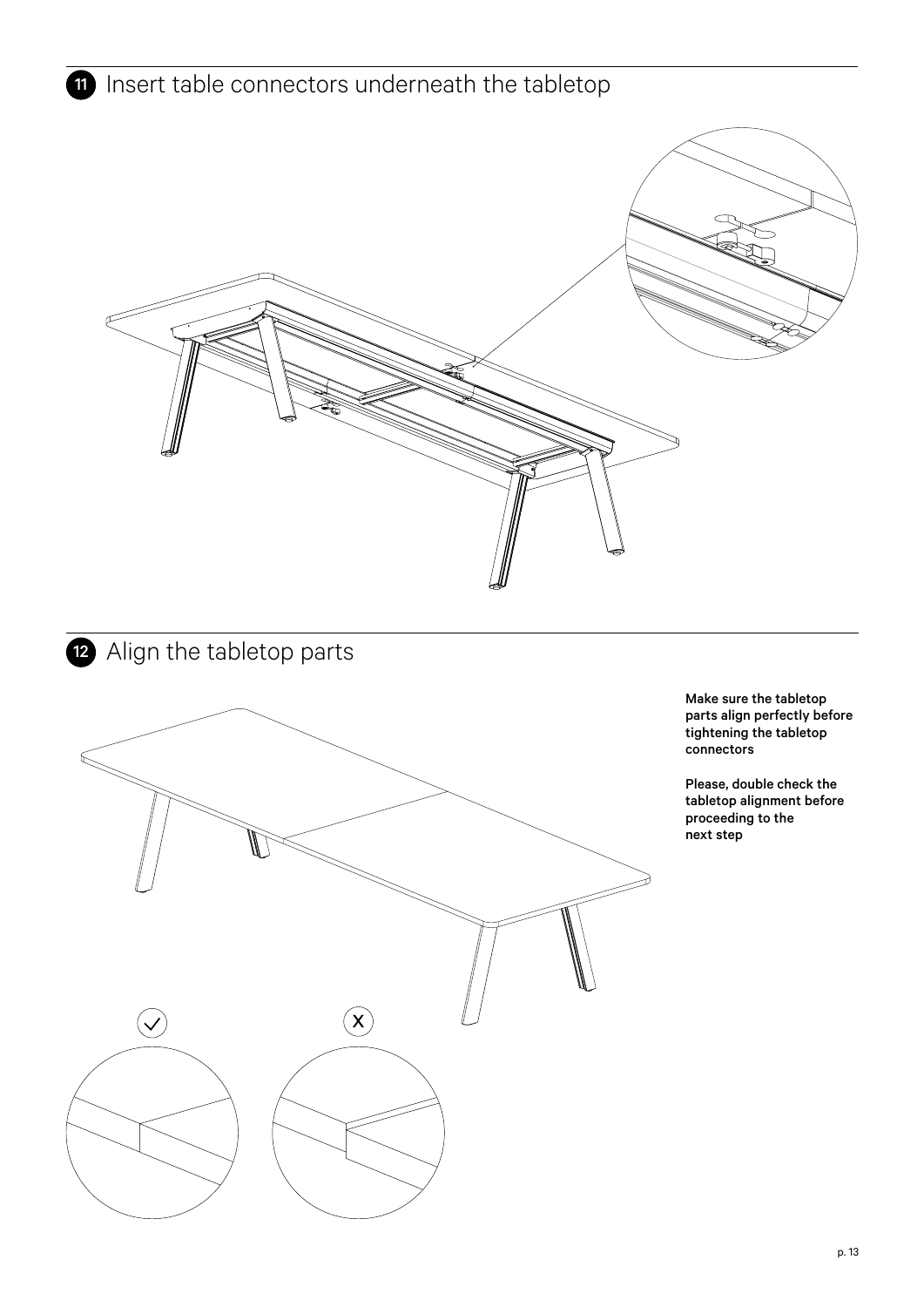#### <sup>13</sup> Tighten the tabletop connectors

![](_page_13_Picture_1.jpeg)

Tighten the tabletop connectors when both tabletops are perfectly aligned

![](_page_13_Picture_3.jpeg)

14 Attach the tabletop to the frame Fasten the tabletop to the

frame with the tabletop screws M5X16

![](_page_13_Picture_6.jpeg)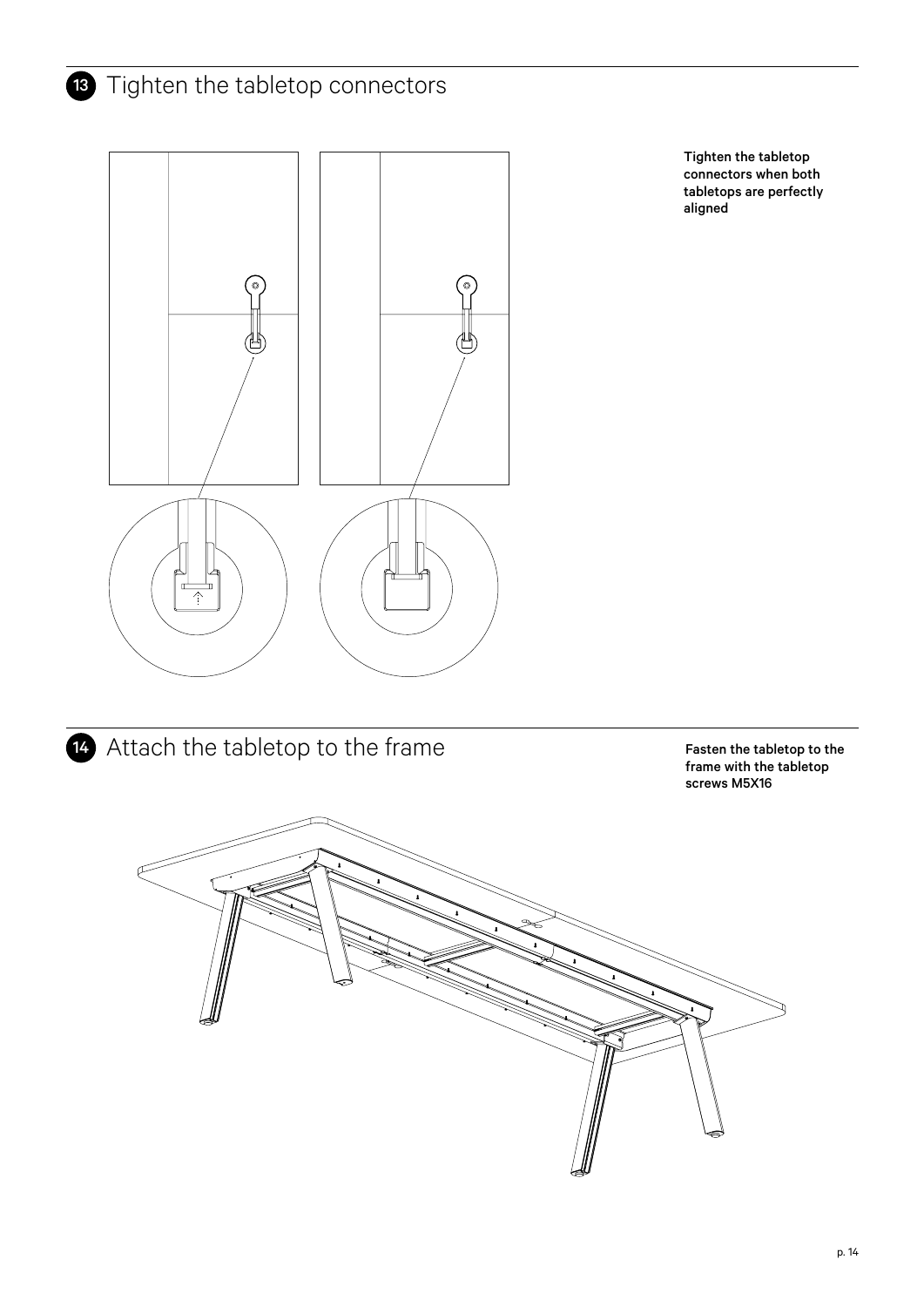![](_page_14_Picture_0.jpeg)

![](_page_14_Picture_1.jpeg)